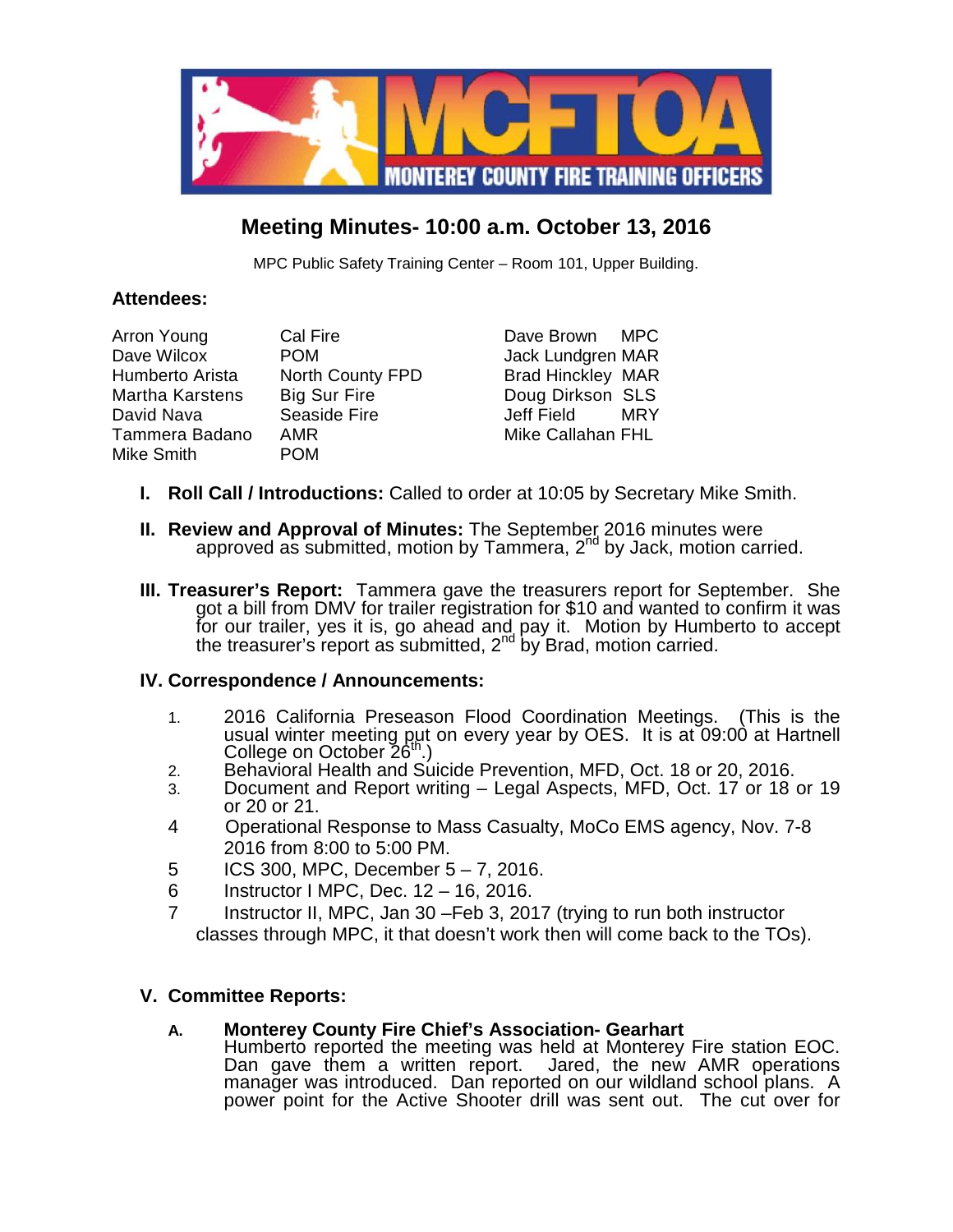NGEN will probably be in February. UASI will meet with Law for joint grant proposals, the reps are Chiefs Panholzer and Dempsey. A nomination committee was set up, Martha and Humberto, and they have nominees which will be reviewed at the next Chiefs meeting next Wednesday October 19<sup>th</sup>. Chief Panholzer informed them that they did not get the radio grant, the life span on our radios is about 8 to 15 years, so not old enough. CSA 74 funding has changed the way we will submit our invoices and accounting for our grant funds. AFC-CICCS process is looking to streamline and approve the system. Representation on sub committees needs more participation. They are looking at getting more "younger" officers involved.

## **B. Wildland Committee**

We will try and get the June dates by our next month's meeting. We are looking at the first week in June of next year.

#### **C. Programs / Training Class- Jeff Field**

Jeff had nothing new, the Principles of Fire Attack will be in December.

#### **D. Website- Dan Gearhart**

From 9/11 to 10/11 we had 961 sessions. There are no technical issues and everything is up to date.

## **E. MPC/Fire Academy- Dave Brown**

The college is working at getting reaccredited. They are also working with POM on development of a training area. They will move the fire blast and smoke maze up there and will move more later. There is water at the site. HL is getting a new fire tower and POM will get their old one. The idea would be for agencies to utilize it for training. They still have Parker flats but this is here and usable now. There is also a classroom. They are looking at a train the trainer for the equipment on 11/4.

# **F. Mutual aid training exercises – Brad Hinckley**

In progress.

## **VI. Old Business:**

## A. **Fire Library - Dave Wilcox**

He looked at Action Training which was pretty costly at \$10,000 and not well laid out. Target Solutions seemed to be the best. There might be a group discount. Volunteers get a discount. He will bring back a cost for our next meeting. It was mentioned there could be an email issue with users. A suggestion was made for us to purchase and provide books at our library, like books for the FF1 class or CPR.

## **VII. New Business:**

**A. Election of Officers Nominations open.** We will need one Board member to replace Brad Hinckley. All 4 positions are open, Tammera is willing to be Treasurer again and Mike is willing to be Secretary. Dave is willing to be Vice President. Tammera said if no one is willing to be President she will do it. We will also have nominations at the next meeting.

#### **VIII. Good of the Order:**